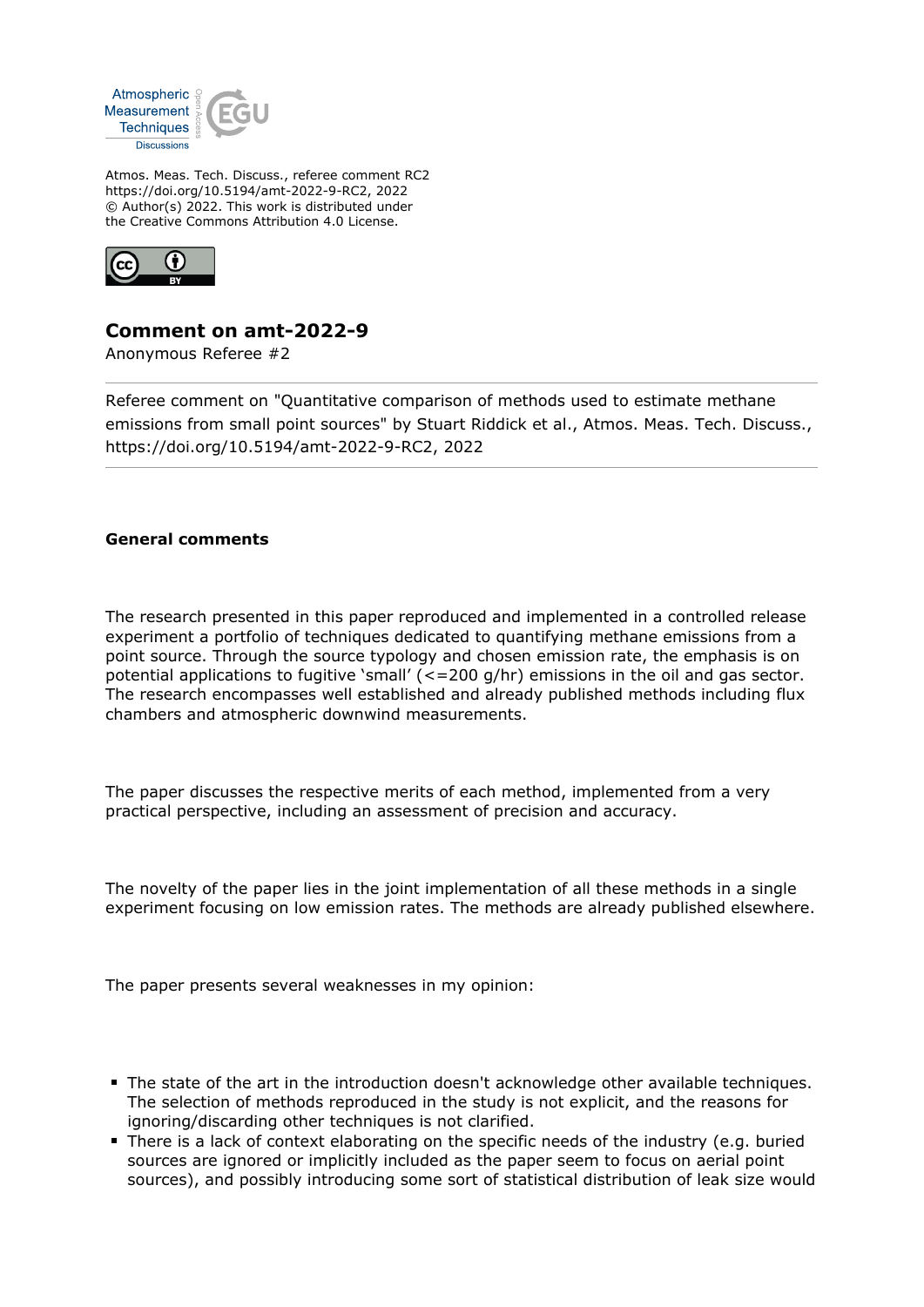be useful.

- Finding that accuracy calculated from 3 estimates (Ar) improves compared to the discrepancy of a first, single estimate (A) is trivial but nevertheless occupies a significant part of the results (sect 3.1) and discussion: Sect. 4.1 is dedicated to this, even discussing a particular occurrence where 3-point accuracy is lower than the single point discrepancy. In general, if Ar is available, there is little statistical sense to discuss A at all.
- The "decision making paradigm" (Sect 4.2) is limited in scope by ignoring other techniques and situations that may representative of the industry, and it seems to operates in its own limited rationality, letting the reader ignore other works.

## **Specific comments**

L16: not only for 200 g/h.

L29: why is this 200g/h threshold important? Is there a scientific rationale? Is it specifically representative of situations or technical challenges in the industry?

L31-38: A number of techniques and approaches (FLIR, mass balance, tracer release, remote sensing…) are ignored in this study. Their existence and their absence here should be acknowledged and thoroughly commented. They may not be included in this study for some (presumably good) reasons?

L37: "despite the interest in developing methods": unclear

L78: what is "total reflection of CH4 at the surface"?

L79: I would argue that mass balance is the simplest method, rather than GP.

L81: perfect "gaussian" plumes are indeed seldom met in nature. But also it is rare to have lonely 'weak' plumes in an industrial setting, so the GP approach needs to account somehow for multiple sources.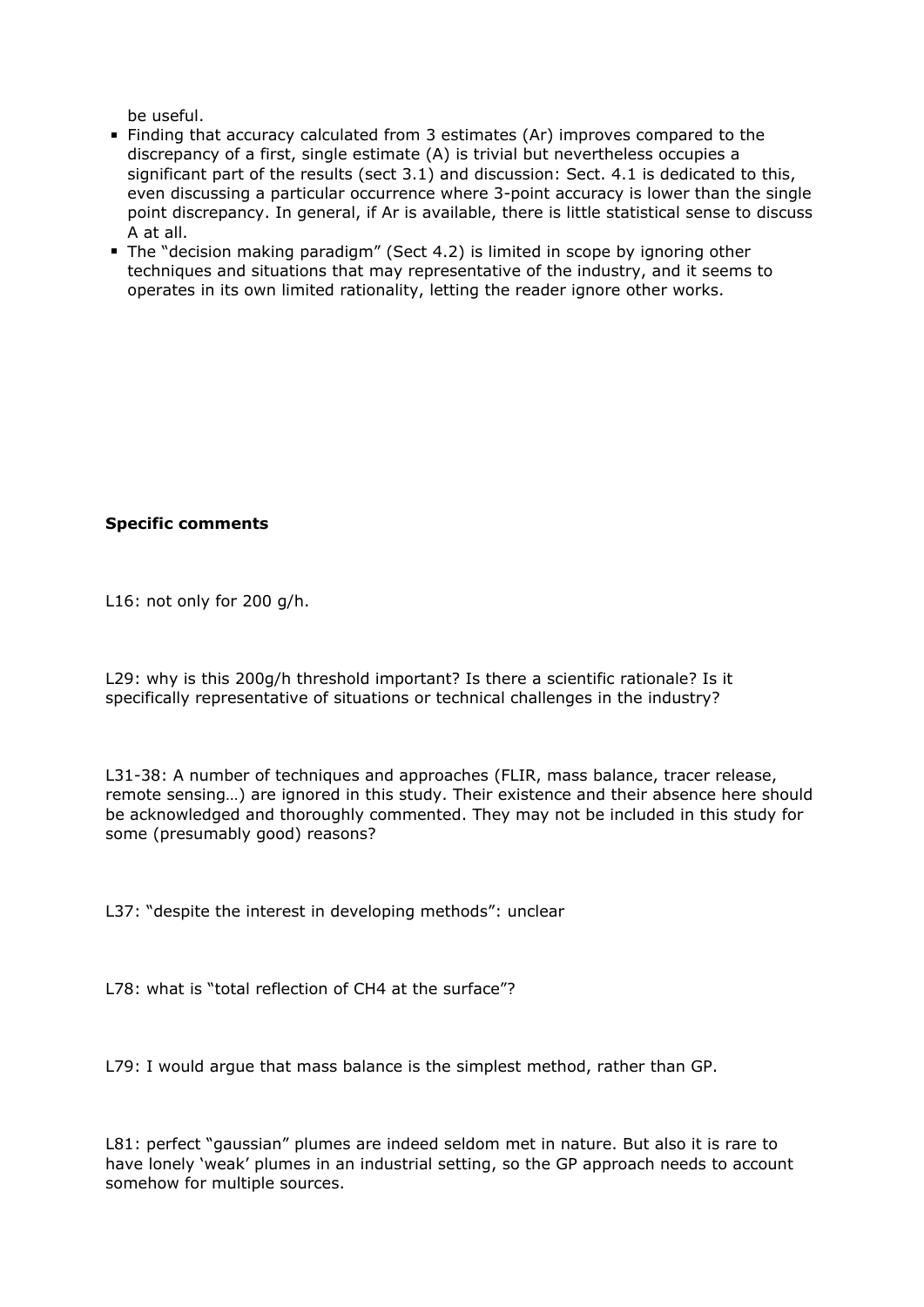L98: is it the same 38% uncertainty applicable for 4ug/h and 3kg/h?

L102: if the 200g/h limit is for safety/practical reason, is it still useful in real life?

L108: can you please then comment on what was done at leak rates higher than 200 g/h? What are the limitations to transfer these conclusions to smaller leak rates? Why should we care about leak rates below 200g/h?

L110: it seems that the section 2 repeat the method description from the introduction, or at least lists again each method. The text would be more fluid and logical if all method description (including Eqs 1-5) are into the Method section and the introduction then focuses more strongly on state of the art, context and research questions.

L117: what are the uncertainties associated to the release rate (for example from the mass flow controllers)? How long does the releases last? What is the shape of the injection exhaust/outlet? Is there any attempt to reproduce a 'diffusive' exhaust? Or to control the gas exhaust velocity?

L122: how long is the calibration? How precise is the gas standard?

L127: how well do we expect the air inside the chamber to be mixed with the fan?

L128 how is the air sample drawn?

L134: why zero wind condition and not "wind speed below X m/s"? can you elaborate on this serious limitation?

L165: at what height is the gas scooter measurement made? Was any attempt made to measure CH4 across the plume (cross wind) to confirm the gaussian shape of the plume? If not, why?

L178: What is the impact of very small distance (5m) on the accuracy – does the model have a lower limit? Also measurements at 5m downwind suggest that relatively close access (and at the same height AGL) is possible, this should be acknowledged (also in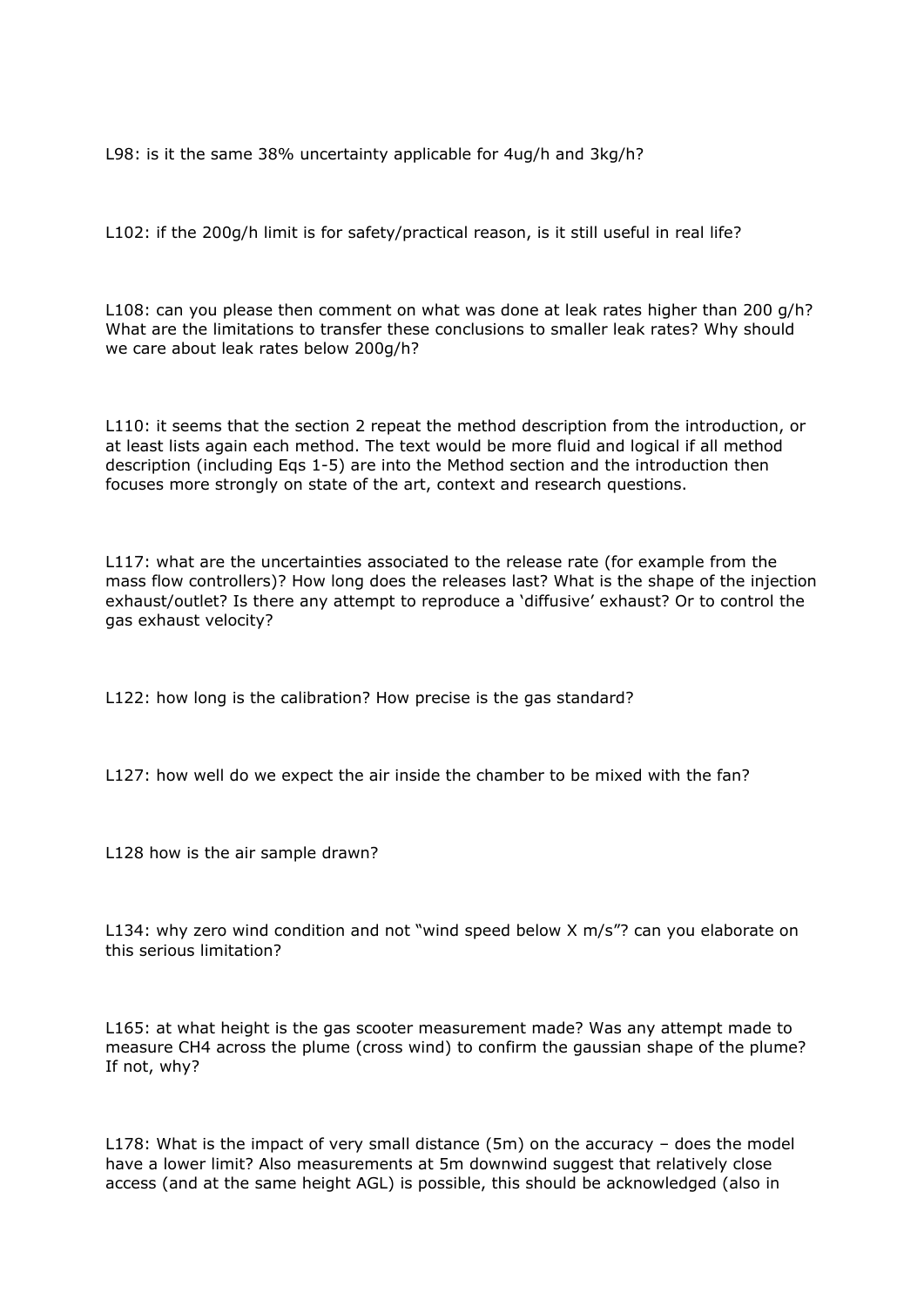Table 1).

L195 and following: why not automate chamber opening to avoid explosive limit? This should be easily done in a commercial context, and acknowledged in the discussion.

L227: the accuracy of the single "snapshot" becomes irrelevant once 3 repeat measurements are available for the release. Accuracy and precision derived from 3 points supersede the single measurement discrepancy as informative numbers.

L232: abs(A) "decreases": this is not confirmed in Fig 2b. can you please explain where this comes from?

L242: please quantify "generally"

L245: Ar>A : to me this is meaningless. It just means that there was some luck in the first value, and therefore it carries little sense to report A once you have Ar.

L251: This is expected and may be seen as trivial. On the opposite, what is surprising is when it is not the case. Why does SD for some techniques increase with increasing emission rate?

Fig.3 in my opinion would deserve further comments and discussion.

L265: Which technique has the lowest A is relatively unimportant when Ar is available. Ar>A is also fairly trivial from a very general perspective.

L280-283: These sentences are vague, complicated. There seems to be a confusion between the site scale uncertainty and the single GP uncertainty. Could you please clarify in terms of separating biases and random errors? (and all methods here seem to have consistent biases). Did you make any attempt to look at uncertainty budget in the different methods, the GP in particular, including the choice of stability class? Does it match with the 3-point accuracy?

L293-294: Can you please explain the "meaning and balance" and provide examples of studies that "present unexpected findings"?